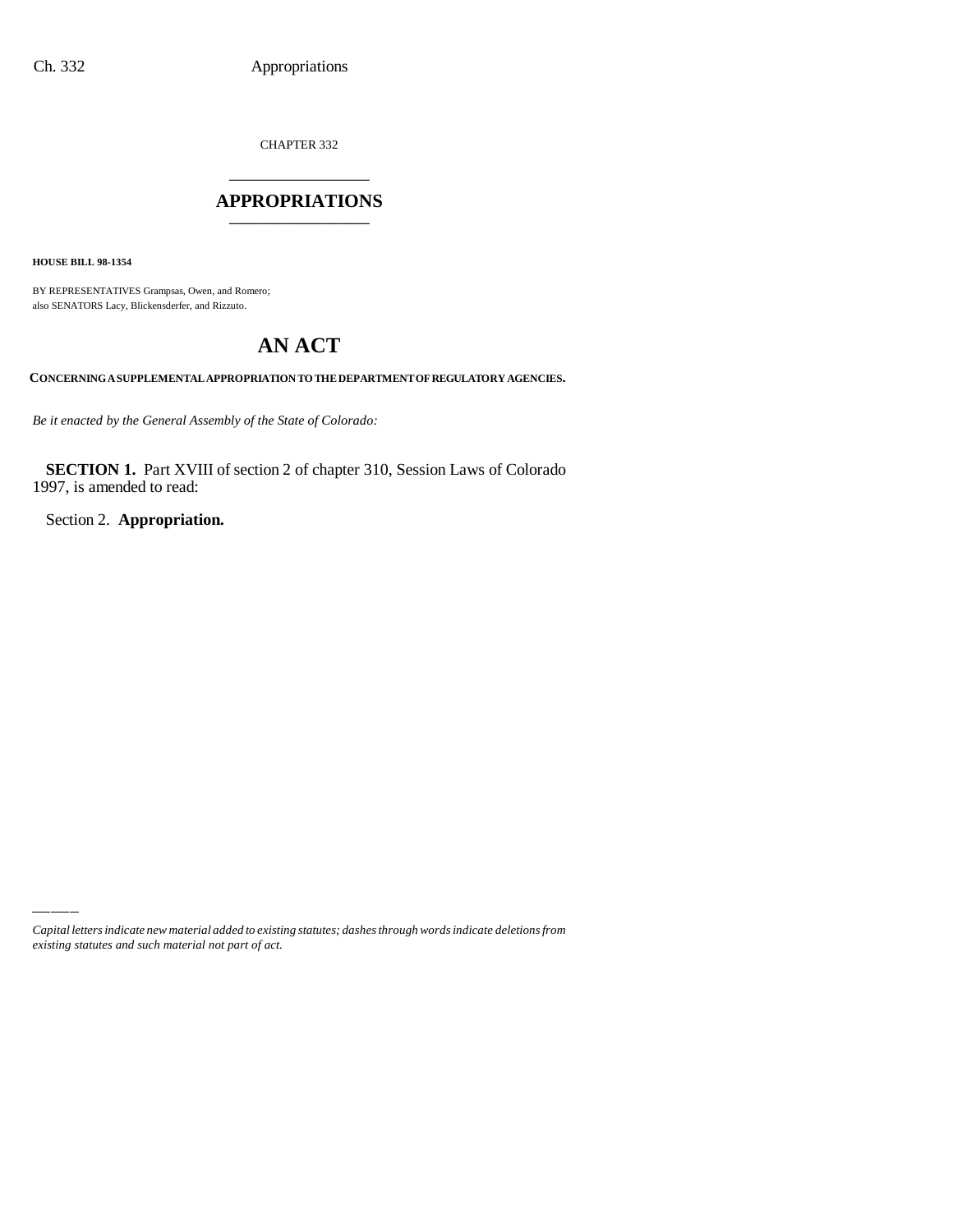|                 |       |                | <b>APPROPRIATION FROM</b> |              |               |                |  |
|-----------------|-------|----------------|---------------------------|--------------|---------------|----------------|--|
|                 |       |                | <b>GENERAL</b>            |              | <b>CASH</b>   |                |  |
| ITEM &          |       | <b>GENERAL</b> | <b>FUND</b>               | <b>CASH</b>  | <b>FUNDS</b>  | <b>FEDERAL</b> |  |
| <b>SUBTOTAL</b> | TOTAL | <b>FUND</b>    | <b>EXEMPT</b>             | <b>FUNDS</b> | <b>EXEMPT</b> | <b>FUNDS</b>   |  |
|                 |       |                |                           |              |               |                |  |

#### **PART XVIII DEPARTMENT OF REGULATORY AGENCIES**

| (1) EXECUTIVE DIRECTOR'S OFFICE<br>(A) Director's Office |           |        |                        |                        |        |
|----------------------------------------------------------|-----------|--------|------------------------|------------------------|--------|
| <b>Personal Services</b>                                 | 496,732   | 2,500  |                        | 494,232 <sup>a</sup>   |        |
|                                                          |           |        |                        | $(8.7$ FTE)            |        |
| Health, Life, and Dental                                 | 977,816   | 47,018 | $801,938$ <sup>b</sup> | 128,860 <sup>a</sup>   |        |
| Short-term Disability                                    | 44,597    | 2,667  | 37,897 $^{\rm b}$      | 4,033 $a$              |        |
| Salary Survey and                                        |           |        |                        |                        |        |
| <b>Anniversary Increases</b>                             | 1,121,546 | 25,145 | 996,515 $^{\rm b}$     | 99,886 <sup>a</sup>    |        |
| Workers' Compensation                                    | 39,163    | 1,983  | 33,156 <sup>b</sup>    | $3,495$ <sup>a</sup>   | 529    |
| <b>Operating Expenses</b>                                | 129,584   | 4,554  | 83,981 <sup>b</sup>    | 41,049 $a$             |        |
| Legal Services for 67,828                                |           |        |                        |                        |        |
| hours                                                    | 3,255,664 | 68,842 | 2,979,910 <sup>b</sup> | $116,433$ <sup>a</sup> | 90,479 |
| Administrative Law Judge                                 |           |        |                        |                        |        |
| Services for 5,734 hours                                 | 441,929   | 28,891 | 299,943 <sup>b</sup>   | 113,095 <sup>a</sup>   |        |
| Purchase of Services from                                |           |        |                        |                        |        |
| Computer Center                                          | 130,297   | 3,090  | 116,586 h              | $10,621$ <sup>a</sup>  |        |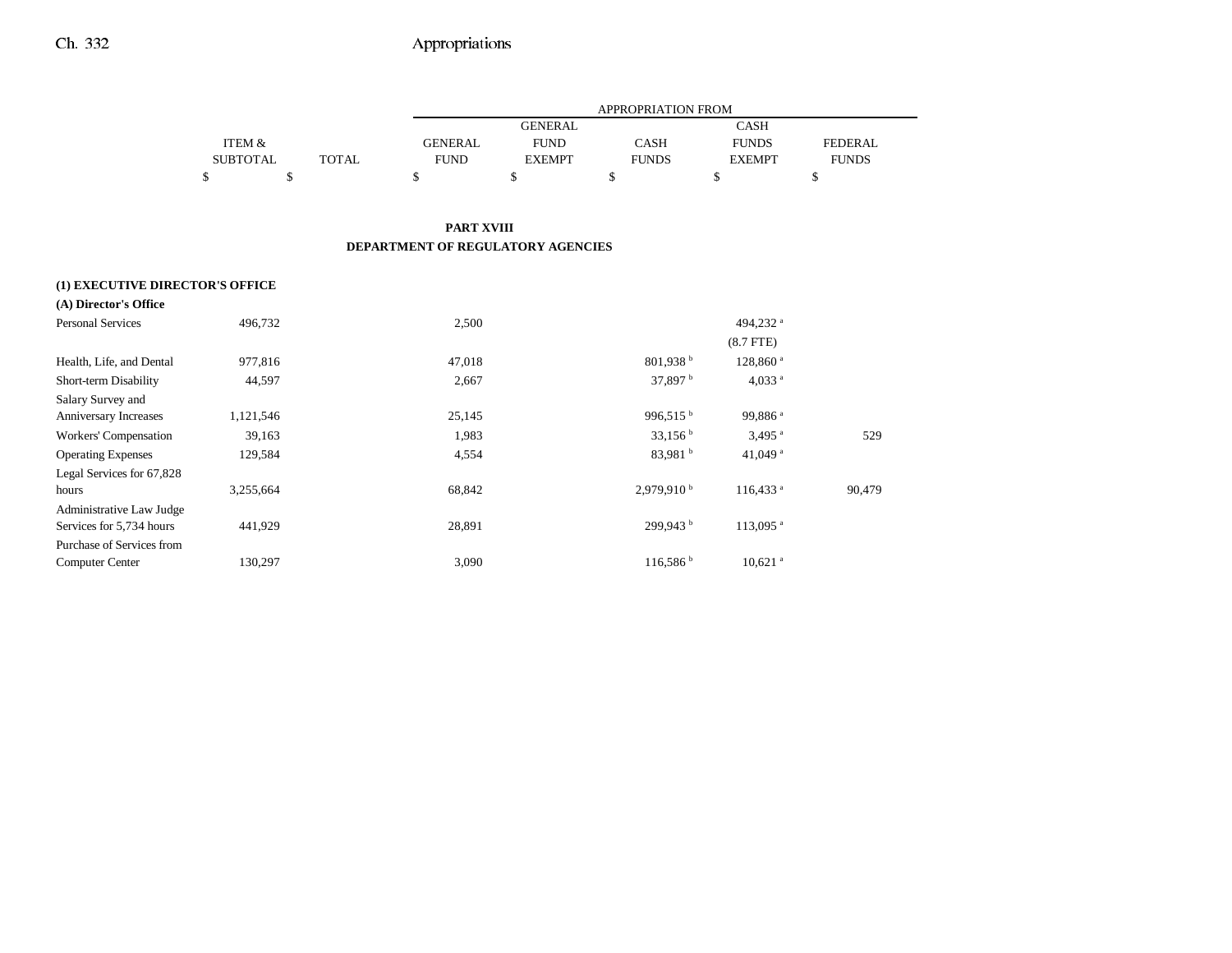| Payment to Risk                   |            |         |                        |                      |        |
|-----------------------------------|------------|---------|------------------------|----------------------|--------|
| Management and Property           |            |         |                        |                      |        |
| Funds                             | 62,299     | 3,588   | 49.758 $^{\rm b}$      | $7.777$ <sup>a</sup> | 1,176  |
| <b>Vehicle Lease Payments</b>     | 477,040    | 4,260   | $268,094$ <sup>b</sup> | 204,686 <sup>a</sup> |        |
| ADP Capital Outlay <sup>169</sup> | 422,938    | 24,000  | $258,600^{\mathrm{b}}$ | 140,338 <sup>a</sup> |        |
| <b>Leased Space</b>               | 1,837,486  | 118,226 | $1,351,810^{b}$        | 344,941 <sup>a</sup> | 22,509 |
| Capitol Complex Leased            |            |         |                        |                      |        |
| Space                             | 5,126      | 4,291   | 835 <sup>b</sup>       |                      |        |
| <b>Centralized Data</b>           |            |         |                        |                      |        |
| Processing                        | 128.867    | 9,264   | 66.998 <sup>b</sup>    | 52,605 <sup>a</sup>  |        |
| Colorado Uninsurable              |            |         |                        |                      |        |
| Health Insurance Plan             | 4,548,759  |         |                        | 4,548,759 $\degree$  |        |
|                                   | 14,119,843 |         |                        |                      |        |
|                                   |            |         |                        |                      |        |

<sup>a</sup> Of these amounts, it is estimated that \$1,292,700(T) shall be from indirect cost recoveries, \$288,653 shall be from reserves in the Division of Registrations Cash Fund, \$61,813(T) shall be from the Department of Health Care Policy and Financing, \$64,335(T) shall be from the Department of Public Health and Environment, \$4,000(T) shall be from other departments for sunset reviews, and \$50,550(T) shall be from transfers from other departments.

<sup>b</sup> These amounts shall be from various cash sources within the Department.

c Of this amount, it is estimated that \$2,500,000 shall be from the Business Associations Unclaimed Moneys Fund, \$1,000,000 shall be from the Insurance Unclaimed Moneys Fund, and \$1,048,759 shall be from reserves in the Colorado Uninsurable Health Insurance Plan Fund.

#### **(B) Office of Regulatory Reform**

| <b>Personal Services</b>       | 188,634     |
|--------------------------------|-------------|
|                                | $(4.0$ FTE) |
| <b>Operating Expenses</b>      | 10.950      |
| <b>Small Business Start-up</b> |             |
| Kit                            | 25,000      |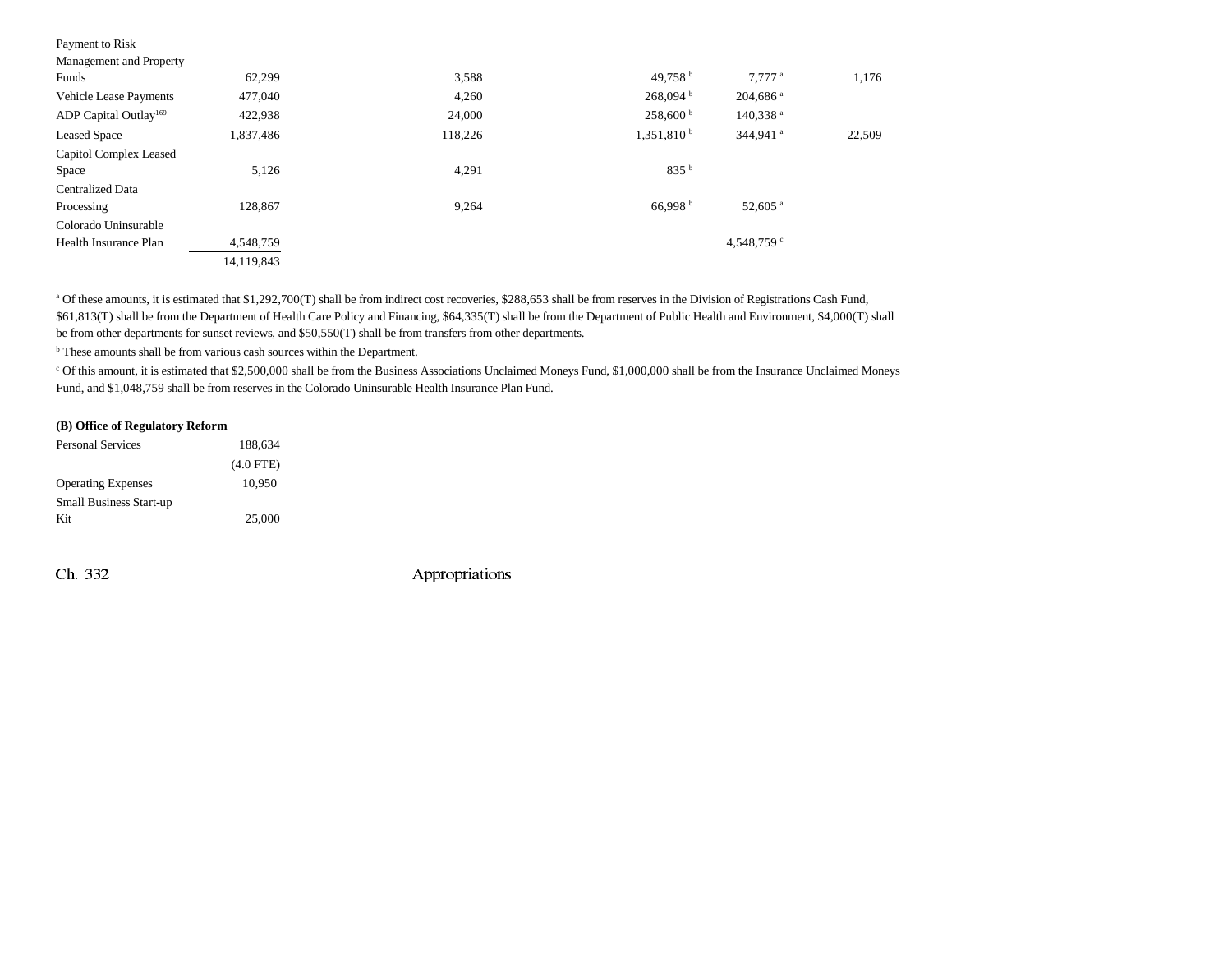|   |                           |       | APPROPRIATION FROM     |                                                |                       |                                       |                         |
|---|---------------------------|-------|------------------------|------------------------------------------------|-----------------------|---------------------------------------|-------------------------|
|   | ITEM &<br><b>SUBTOTAL</b> | TOTAL | GENERAL<br><b>FUND</b> | <b>GENERAL</b><br><b>FUND</b><br><b>EXEMPT</b> | CASH<br><b>FUNDS</b>  | CASH<br><b>FUNDS</b><br><b>EXEMPT</b> | FEDERAL<br><b>FUNDS</b> |
| S | S                         |       | S                      | S                                              | S                     | s                                     | S                       |
|   |                           |       |                        |                                                |                       |                                       |                         |
|   | 224,584                   |       |                        |                                                | $25,000$ <sup>a</sup> | $199,584$ (T) <sup>b</sup>            |                         |

<sup>a</sup> This amount shall be from non-state government sources. For the purposes of complying with the limitation on state fiscal year spending imposed by Article X, Section 20 of the State Constitution, these moneys are included for informational purposes as they are continuously appropriated by Section 24-34-905, C.R.S., as amended by S.B. 91-18. **b** This amount shall be from the Department of Local Affairs, Economic Development Programs.

| (C) Office of Certification |             |  |                       |                 |  |
|-----------------------------|-------------|--|-----------------------|-----------------|--|
| Program Costs               | 285,150     |  | $42.075$ <sup>a</sup> | 243,075 $(T)^b$ |  |
|                             | $(5.5$ FTE) |  |                       |                 |  |

<sup>a</sup> This amount shall be from grants from governmental entities.

<sup>b</sup> This amount shall be from federal funds appropriated in the Department of Transportation.

14,629,577

| (2) ADMINISTRATIVE SERVICES DIVISION |              |  |  |  |  |
|--------------------------------------|--------------|--|--|--|--|
| <b>Personal Services</b>             | 1.694.634    |  |  |  |  |
|                                      | $(29.0$ FTE) |  |  |  |  |
| <b>Operating Expenses</b>            | 52.262       |  |  |  |  |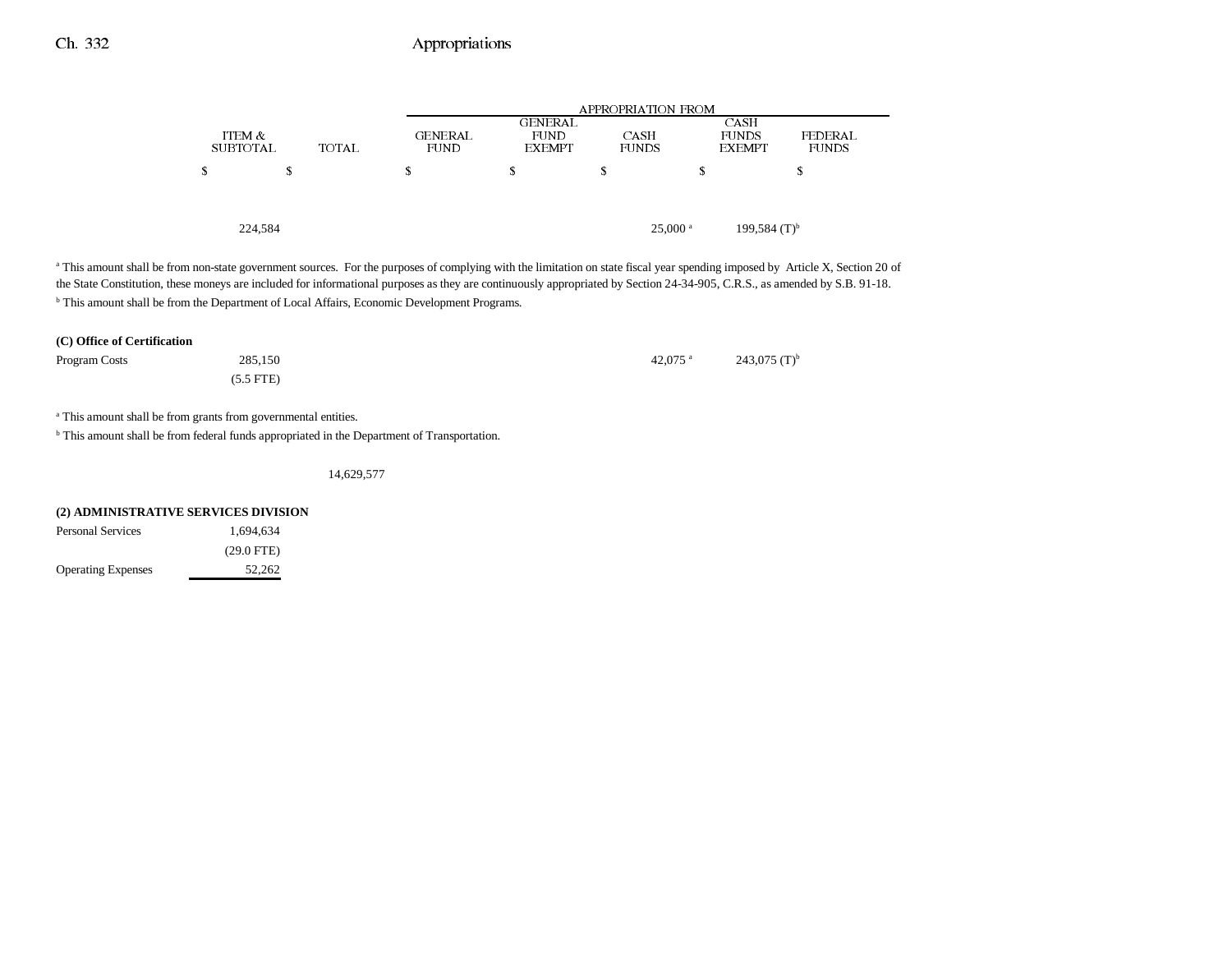a This amount shall be from the Division of Insurance Cash Fund.

<sup>b</sup> This amount shall be from indirect cost recoveries.

## **(3) DIVISION OF BANKING**

| <b>Personal Services</b>        | 2,212,800  |           |                        |
|---------------------------------|------------|-----------|------------------------|
|                                 | (40.0 FTE) |           |                        |
| <b>Operating Expenses</b>       | 258,291    |           |                        |
| <b>Board Meeting Costs</b>      | 15,055     |           |                        |
| <b>Indirect Cost Assessment</b> | 292,122    |           |                        |
|                                 |            | 2,778,268 | 2,778,268 <sup>a</sup> |

a This amount shall be from the Division of Banking Cash Fund.

## (**4) CIVIL RIGHTS DIVISION**

| <b>Personal Services</b>        | 1,720,588 | 825,642      | $50,000$ <sup>a</sup> | 513,111 $(T)^b$ | 331,835     |
|---------------------------------|-----------|--------------|-----------------------|-----------------|-------------|
|                                 |           | $(21.0$ FTE) |                       | $(5.5$ FTE)     | $(8.0$ FTE) |
| <b>Operating Expenses</b>       | 133,137   | 58,101       |                       |                 | 75,036      |
| Hearings Pursuant to            |           |              |                       |                 |             |
| Complaint                       | 9,000     | 8,000        |                       |                 | 1,000       |
| <b>Commission Meeting Costs</b> | 15,053    | 5,053        |                       |                 | 10,000      |
| <b>Indirect Cost Assessment</b> | 52,370    |              |                       |                 | 52,370      |
|                                 |           | 1,930,148    |                       |                 |             |

a This amount shall be from fees collected for training services.

<sup>b</sup> This amount shall be from indirect cost recoveries.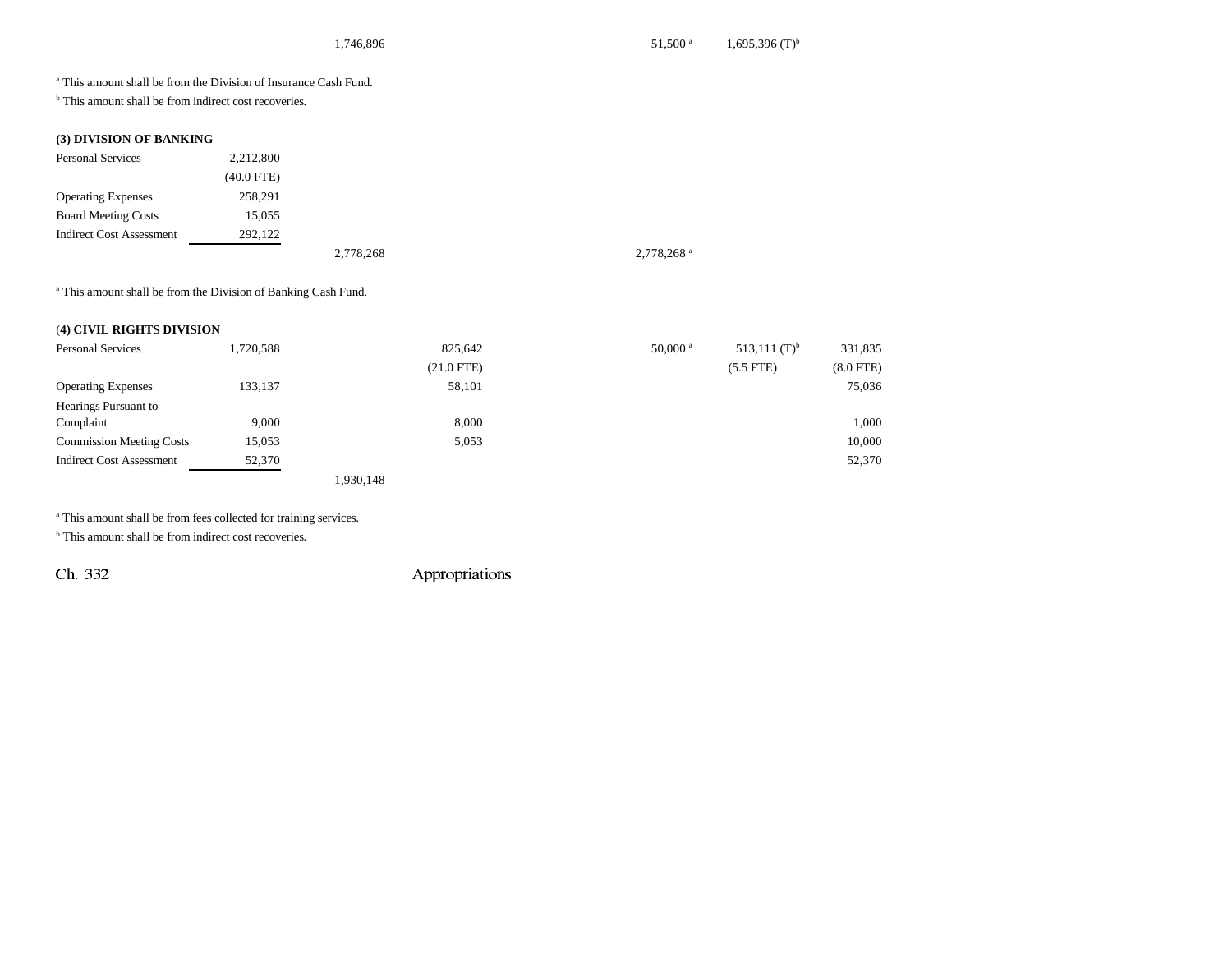|                                                                                              |                           |              |                               |                                                | APPROPRIATION FROM   |                                       |                         |
|----------------------------------------------------------------------------------------------|---------------------------|--------------|-------------------------------|------------------------------------------------|----------------------|---------------------------------------|-------------------------|
|                                                                                              | ITEM &<br><b>SUBTOTAL</b> | <b>TOTAL</b> | <b>GENERAL</b><br><b>FUND</b> | <b>GENERAL</b><br><b>FUND</b><br><b>EXEMPT</b> | CASH<br><b>FUNDS</b> | CASH<br><b>FUNDS</b><br><b>EXEMPT</b> | FEDERAL<br><b>FUNDS</b> |
|                                                                                              | S<br>\$                   |              | \$                            | S                                              | S                    | S                                     | S                       |
|                                                                                              |                           |              |                               |                                                |                      |                                       |                         |
|                                                                                              |                           |              |                               |                                                |                      |                                       |                         |
| (5) OFFICE OF CONSUMER COUNSEL                                                               |                           |              |                               |                                                |                      |                                       |                         |
| Program Costs                                                                                | 699,381                   |              |                               |                                                |                      |                                       |                         |
|                                                                                              | $(8.0$ FTE $)$            |              |                               |                                                |                      |                                       |                         |
| <b>Indirect Cost Assessment</b>                                                              | 56,999                    |              |                               |                                                |                      |                                       |                         |
|                                                                                              |                           | 756,380      |                               |                                                | 756,380 <sup>a</sup> |                                       |                         |
| <sup>a</sup> This amount shall be from the Public Utilities Commission Fixed Utilities Fund. |                           |              |                               |                                                |                      |                                       |                         |
| (6) DIVISION OF FINANCIAL SERVICES                                                           |                           |              |                               |                                                |                      |                                       |                         |
| <b>Personal Services</b>                                                                     | 626,927                   |              |                               |                                                |                      |                                       |                         |
|                                                                                              | $(10.0$ FTE)              |              |                               |                                                |                      |                                       |                         |
| <b>Operating Expenses</b>                                                                    | 62,391                    |              |                               |                                                |                      |                                       |                         |
| <b>Indirect Cost Assessment</b>                                                              | 64,124                    |              |                               |                                                |                      |                                       |                         |

753,442 753,442 a

a This amount shall be from the Division of Financial Services Cash Fund.

**(7) DIVISION OF INSURANCE**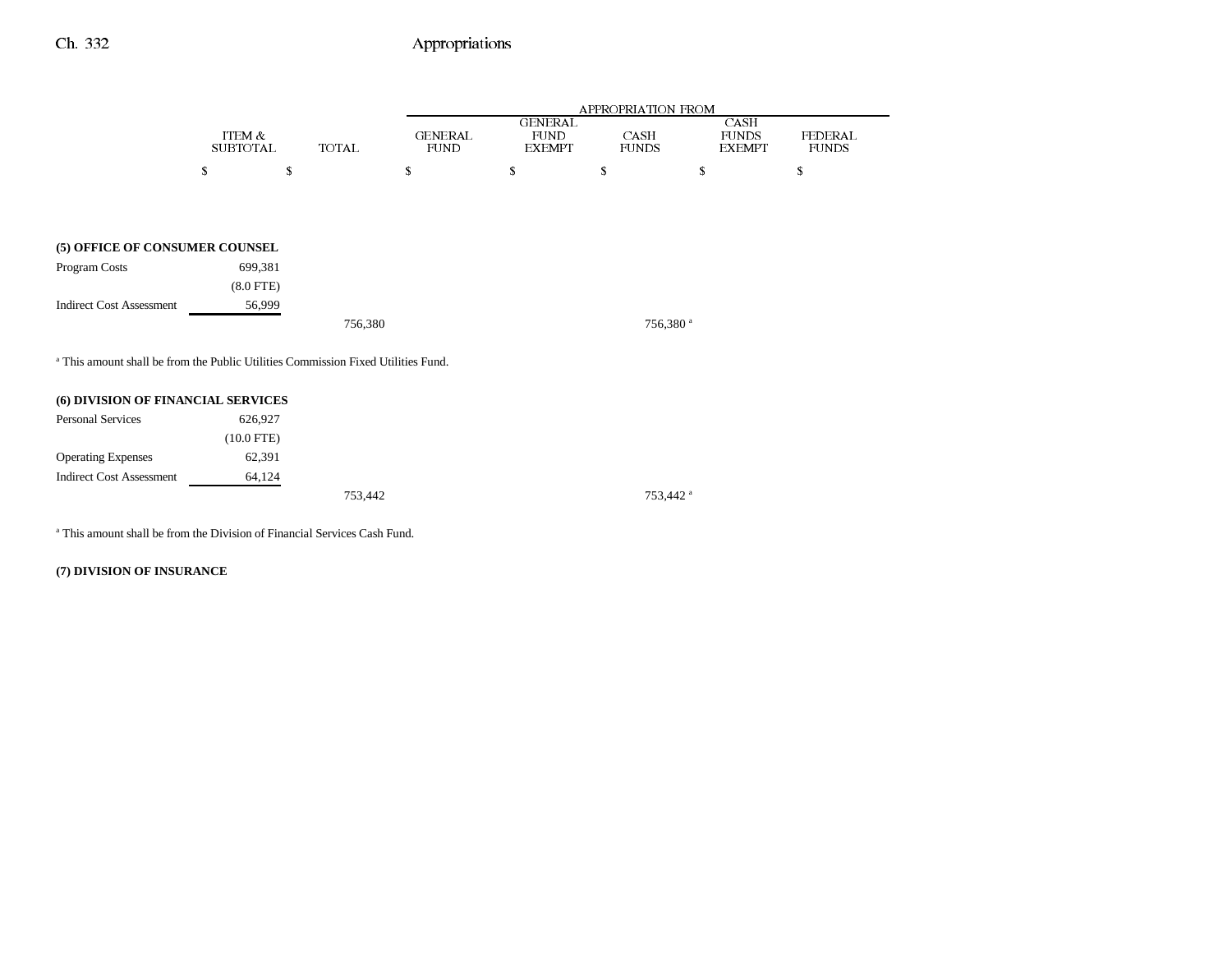| <b>Personal Services</b>        | 4,390,362    |           |  |                        |                   |         |
|---------------------------------|--------------|-----------|--|------------------------|-------------------|---------|
|                                 | $(87.8$ FTE) |           |  |                        |                   |         |
| <b>Operating Expenses</b>       | 448,787      |           |  |                        |                   |         |
| Workers' Compensation           |              |           |  |                        |                   |         |
| Studies                         | 99,701       |           |  |                        |                   |         |
| PIP Exam Program                | 100,000      |           |  |                        |                   |         |
| <b>Indirect Cost Assessment</b> | 624,410      |           |  |                        |                   |         |
|                                 |              | 5,663,260 |  | 5,428,348 <sup>a</sup> | 99,701 $^{\rm b}$ | 135,211 |

<sup>a</sup> Of this amount, \$5,328,348 shall be from the Division of Insurance Cash Fund, and \$100,000 shall be from reimbursements from insurance companies for travel expenses. Of this amount, \$100,000 is shown for the purposes of complying with the limitation on state fiscal year spending imposed by Article X, Section 20 of the State Constitution. Such moneys are included for informational purposes as they are continuously appropriated by Section 10-1-204(9), C.R.S.

<sup>b</sup> This amount shall be from reserves in the Workers' Compensation Cash Fund.

## **(8) PUBLIC UTILITIES COMMISSION169a**

| <b>Personal Services</b>        | 5,315,453          |  |
|---------------------------------|--------------------|--|
|                                 | $(93.0$ FTE)       |  |
| <b>Operating Expenses</b>       | 313,160            |  |
| <b>Expert Testimony</b>         | 30,000             |  |
| <b>Indirect Cost Assessment</b> | 662,617            |  |
| <b>Highway Crossing</b>         |                    |  |
| Payments                        | 284.598            |  |
| Disabled Telephone Users        |                    |  |
| <b>Fund Payments</b>            | 2.754,000          |  |
| Local Exchange                  |                    |  |
| <b>Administration Fund</b>      | <del>241.394</del> |  |
|                                 | 48,000             |  |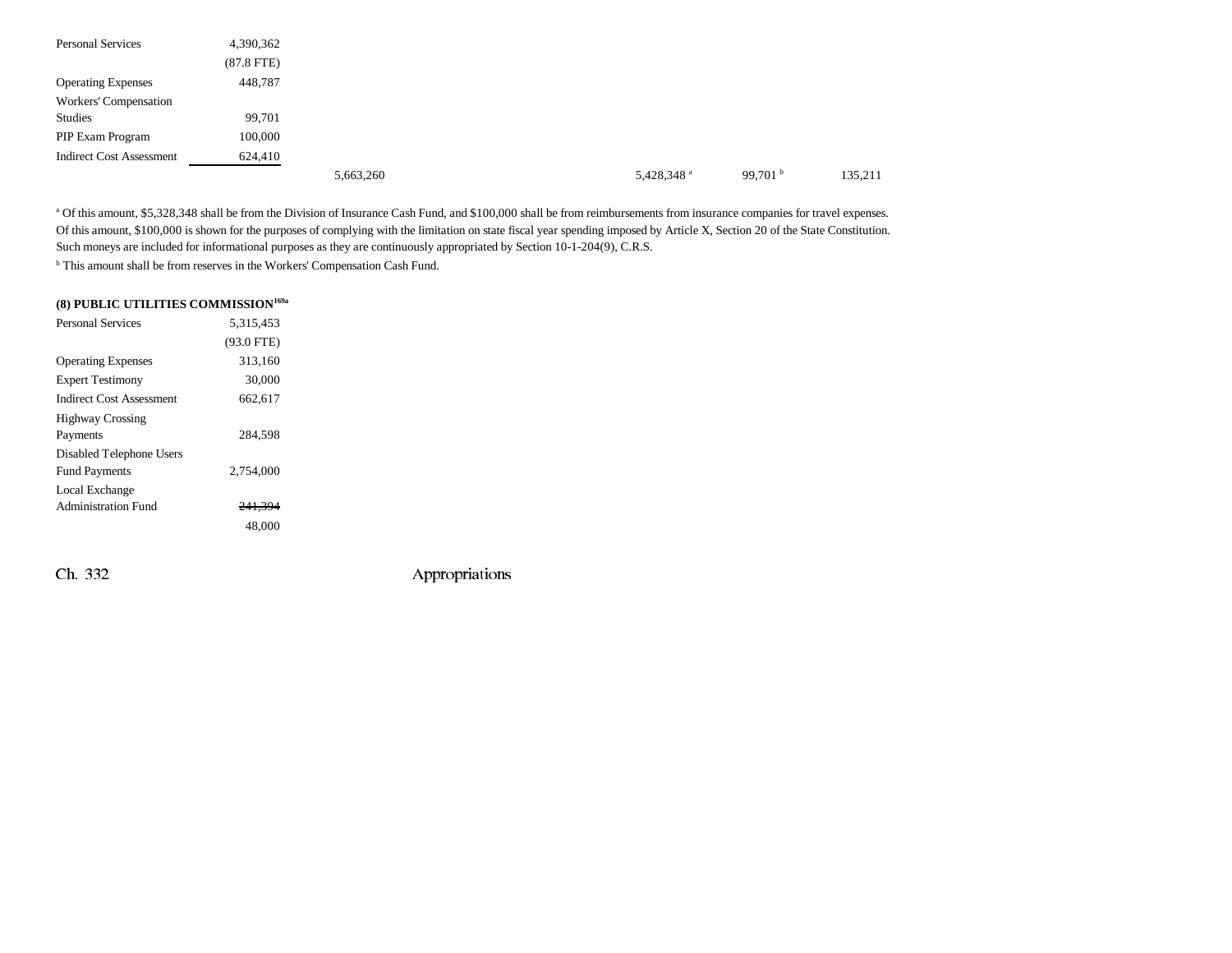|                                |                           |              | APPROPRIATION FROM            |                                                |                           |                                       |                         |  |
|--------------------------------|---------------------------|--------------|-------------------------------|------------------------------------------------|---------------------------|---------------------------------------|-------------------------|--|
|                                | ITEM &<br><b>SUBTOTAL</b> | <b>TOTAL</b> | <b>GENERAL</b><br><b>FUND</b> | <b>GENERAL</b><br><b>FUND</b><br><b>EXEMPT</b> | CASH<br><b>FUNDS</b>      | CASH<br><b>FUNDS</b><br><b>EXEMPT</b> | FEDERAL<br><b>FUNDS</b> |  |
|                                | S                         | S            | s                             | S                                              | S                         | ъ                                     | S                       |  |
| Low Income Telephone           |                           |              |                               |                                                |                           |                                       |                         |  |
| Assistance                     | 96,173                    |              |                               |                                                |                           |                                       |                         |  |
| <b>High Cost Fund Payments</b> | 1,003,272                 |              |                               |                                                |                           |                                       |                         |  |
|                                |                           | 10,700,667   | 240,000                       |                                                | 10,337,416                | $123,251$ <sup>b</sup>                |                         |  |
|                                |                           | 10,507,273   |                               |                                                | $10.144.022$ <sup>a</sup> |                                       |                         |  |

<sup>a</sup> Of this amount, it is estimated that \$4,619,990 shall be from the Public Utilities Commission Fixed Utilities Fund, \$1,623,240 shall be from the Public Utilities Commission Motor Carrier Fund, \$86,922 shall be from the Low-Income Telephone Assistance Fund, \$1,009,272 shall be from the High Cost Fund, \$2,712,000 shall be from the Disabled Telephone Users Cash Fund, \$44,598 shall be from interest earned on the Highway Crossing Protection Fund, and \$241,394 \$48,000 shall be from the Local Exchange Administration Fund. Of this amount, \$3,730,194 is shown for the purposes of complying with the limitation on state fiscal year spending imposed by Article X, Section 20 of the State Constitution. Such moneys are included for informational purposes as they are continuously appropriated by Sections 40-17-104 and 40-15-208, C.R.S.

b Of this amount, it is estimated that \$114,000 shall be from reserves in the Disabled Telephone Users Fund, and \$9,251 shall be from reserves in the Low-Income Telephone Assistance fund. Of these amounts, \$123,251 is shown for the purposes of complying with the limitation on state fiscal year spending imposed by Article X, Section 20 of the State Constitution. Such moneys are included for informational purposes as they are continuously appropriated by Sections 40-17-104 and 40-15-208, C.R.S.

| (9) DIVISION OF REAL ESTATE |              |  |  |  |
|-----------------------------|--------------|--|--|--|
| <b>Personal Services</b>    | 1.893.060    |  |  |  |
|                             | $(39.0$ FTE) |  |  |  |
| <b>Operating Expenses</b>   | 195.822      |  |  |  |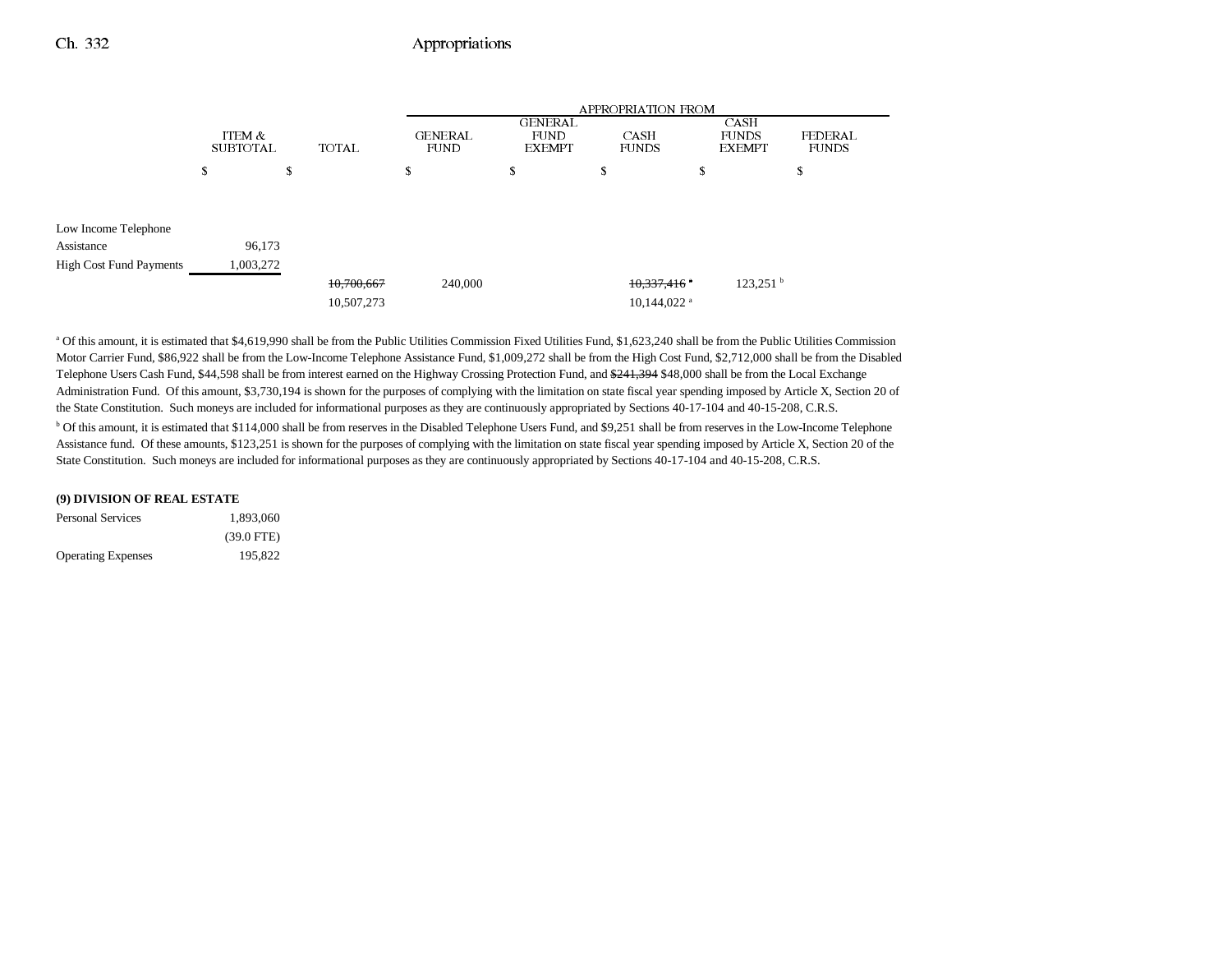| <b>Commission Meeting Costs</b> | 25,752  |           |  |                          |                   |
|---------------------------------|---------|-----------|--|--------------------------|-------------------|
| Hearings Pursuant to            |         |           |  |                          |                   |
| Complaint                       | 4,427   |           |  |                          |                   |
| Name Check                      | 11,000  |           |  |                          |                   |
| <b>Indirect Cost Assessment</b> | 277,872 |           |  |                          |                   |
| Payments from the Real          |         |           |  |                          |                   |
| <b>Estate Recovery Fund</b>     | 250,000 |           |  |                          |                   |
|                                 |         | 2,657,933 |  | $2,612,933$ <sup>a</sup> | 45,000 $^{\rm b}$ |

<sup>a</sup> Of this amount, \$2,407,933 shall be from the Division of Real Estate Cash Fund and \$205,000 shall be from the Real Estate Recovery Fund. Payments from the Real Estate Recovery Fund are shown for the purposes of complying with the limitation on state fiscal year spending imposed by Article X, Section 20 of the State Constitution. These moneys are included for informational purposes as they are continuously appropriated by Section 12-61-303(5), C.R.S.

<sup>b</sup> This amount shall be from reserves in the Real Estate Recovery Fund.

|  |  | (10) DIVISION OF REGISTRATIONS |  |
|--|--|--------------------------------|--|
|--|--|--------------------------------|--|

| Personal Services <sup>170</sup> | 6,833,135     |            |                        |                          |
|----------------------------------|---------------|------------|------------------------|--------------------------|
|                                  | $(145.6$ FTE) |            |                        |                          |
| <b>Operating Expenses</b>        | 1,233,077     |            |                        |                          |
| Centralized Licensing            |               |            |                        |                          |
| System - Annual License          | 175,000       |            |                        |                          |
| Hearings Pursuant to             |               |            |                        |                          |
| Complaint                        | 303,075       |            |                        |                          |
| Payments to Department of        |               |            |                        |                          |
| Health Care Policy and           |               |            |                        |                          |
| Financing                        | 12,844        |            |                        |                          |
| <b>Indirect Cost Assessment</b>  | 2,537,159     |            |                        |                          |
|                                  |               | 11.094.290 | 9.317.795 <sup>a</sup> | $1,776,495$ <sup>b</sup> |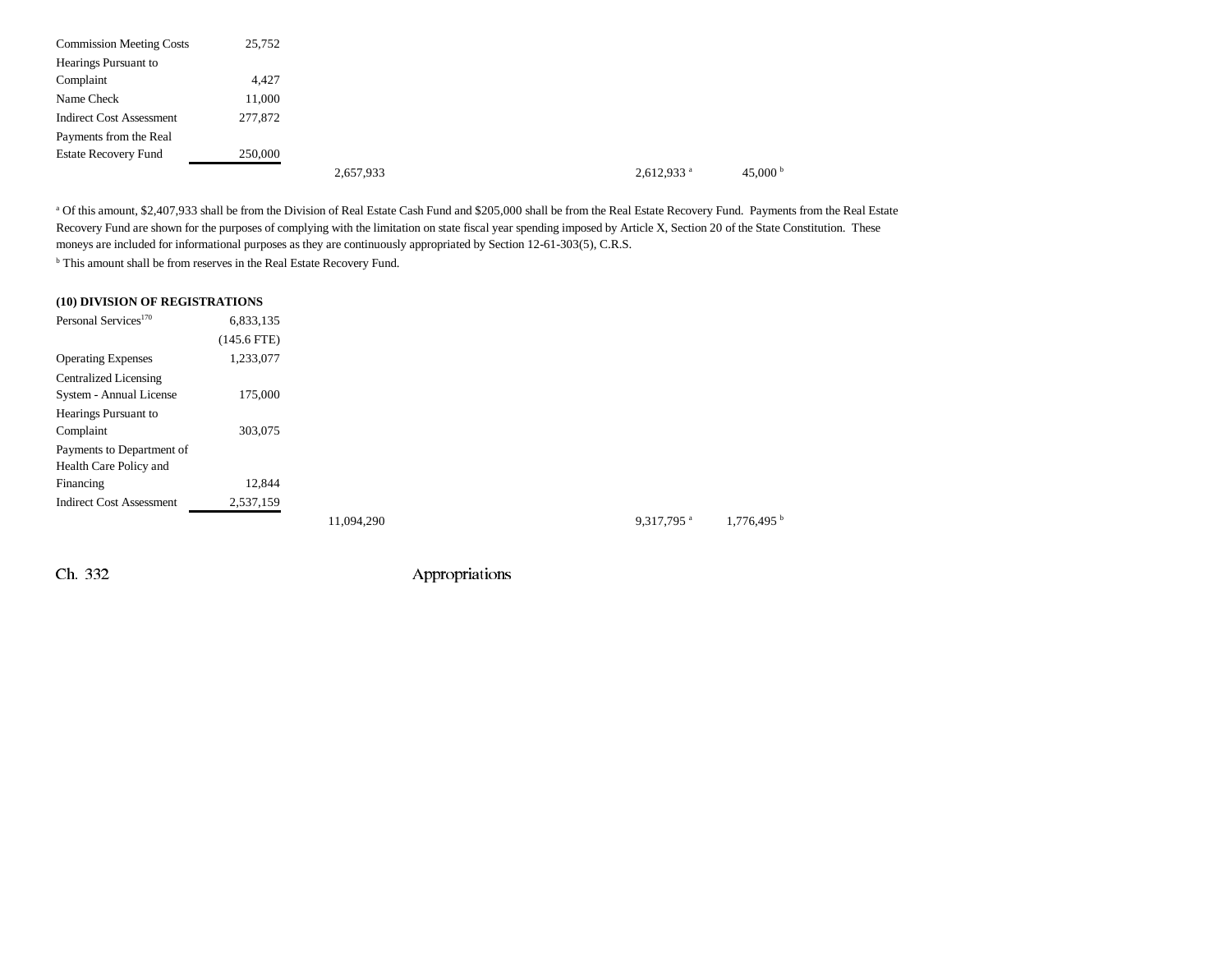|          |       | APPROPRIATION FROM |                |       |               |              |  |
|----------|-------|--------------------|----------------|-------|---------------|--------------|--|
|          |       |                    | <b>GENERAL</b> |       | CASH          |              |  |
| ITEM &   |       | GENERAL            | FUND           | CASH  | <b>FUNDS</b>  | FEDERAL      |  |
| SUBTOTAL | TOTAL | FUND               | <b>EXEMPT</b>  | FUNDS | <b>EXEMPT</b> | <b>FUNDS</b> |  |
|          |       |                    |                |       |               |              |  |
| S        |       |                    |                |       |               |              |  |

a This amount shall be from the Division of Registrations Cash Fund.

<sup>b</sup> Of this amount, it is estimated that \$206,152(T) shall be from the Department of Health Care Policy and Financing, \$214,567(T) shall be from the Department of Public Health and Environment, \$132,562 shall be from reserves in the Division of Registrations Cash Fund, and \$1,223,214(T) shall be from indirect cost recoveries.

#### **(11) DIVISION OF SECURITIES**

| <b>Personal Services</b>        | 1,228,687    |           |  |
|---------------------------------|--------------|-----------|--|
|                                 | $(22.0$ FTE) |           |  |
| <b>Operating Expenses</b>       | 39,239       |           |  |
| Hearings Pursuant to            |              |           |  |
| Complaint                       | 19,660       |           |  |
| <b>Board Meeting Costs</b>      | 3,000        |           |  |
| Securities Fraud                |              |           |  |
| Prosecution                     | 278,505      |           |  |
| <b>Indirect Cost Assessment</b> | 156,748      |           |  |
|                                 |              | 1.725.839 |  |

1,725,839<sup>a</sup>

a This amount shall be from the Division of Securities Cash Fund.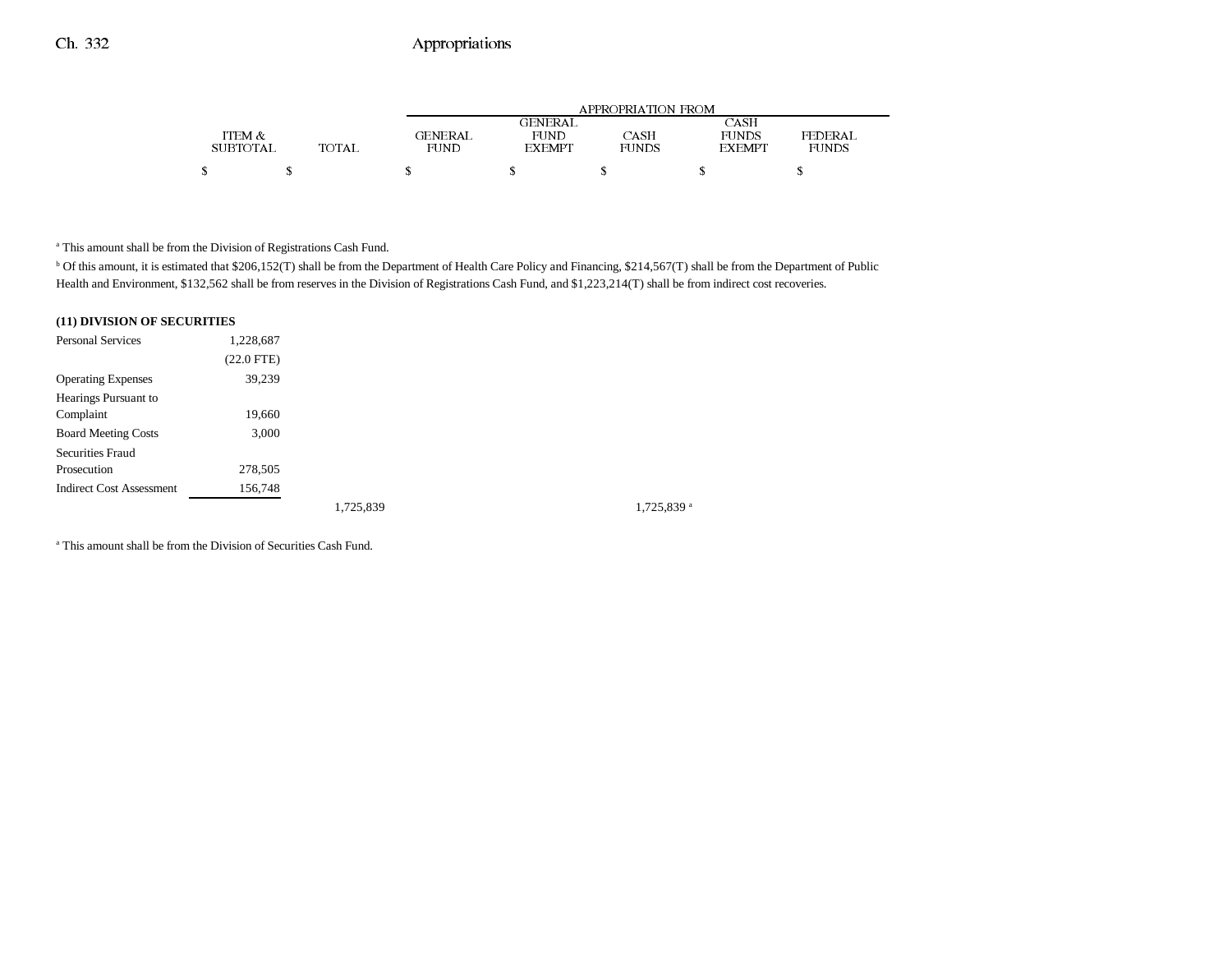| <b>TOTALS PART XVIII</b> |
|--------------------------|
|--------------------------|

| <b>(REGULATORY)</b> |                         |             |                         |                            |           |
|---------------------|-------------------------|-------------|-------------------------|----------------------------|-----------|
| $AGENCES)^{2,3,4}$  | <del>\$54,436,700</del> | \$1,485,115 | <del>\$41,225,017</del> | $$11,006,423$ <sup>a</sup> | \$720,145 |
|                     | \$54,243,306            |             | \$41,031,623            |                            |           |

a Of this amount, \$5,768,497 contains a (T) notation.

**FOOTNOTES** -- The following statements are referenced to the numbered footnotes throughout section 2.

- 2 (Governor lined through this provision. See L. 97, p. 2253.)
- 3 All Departments, Totals -- The General Assembly requests that copies of all reports requested in other footnotes contained in this act be delivered to the Joint Budget Committee and the majority and minority leadership in each house of the General Assembly.
- 4(Governor lined through this provision. See L. 97, p. 2253.)
- 169 Department of Regulatory Agencies, Executive Director's Office, Director's Office, ADP Capital Outlay -- It is the intent of the General Assembly that the Executive Director report to the Joint Budget Committee by September 1, 1997, on the success of the hand-held computer pilot project for electrical and plumbing inspectors in the Division of Registrations prior to purchasing hand-held computers for all electrical and plumbing inspectors.
- 169a(Governor lined through this provision. See L. 97, p. 2254.)
- 170 (Governor lined through this provision. See L. 97, p. 2254.)

**SECTION 2. Safety clause.** The general assembly hereby finds, determines, and declares that this act is necessary for the